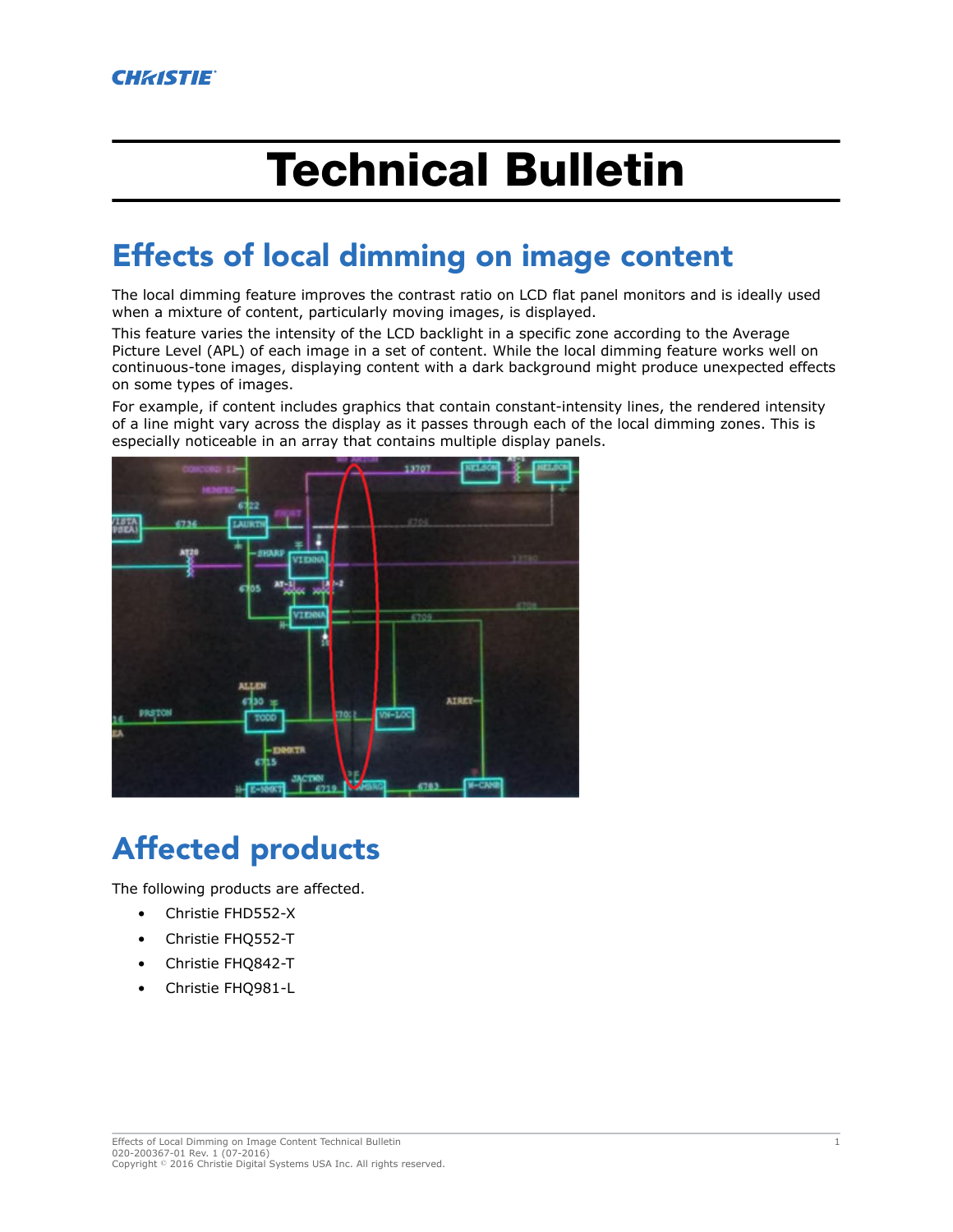### Resolution

Steps for resolving the issue.



To avoid mura and for improved image quality, by design, local dimming cannot be turned off on the FHQ981-L.

1. Turn off local dimming.

The black level of the LCD panel increases, and some light leakage might be visible.



2. In the **Image Settings** menu, adjust the **Backlight** value to approximately 20 and the **Brightness** value to 50.